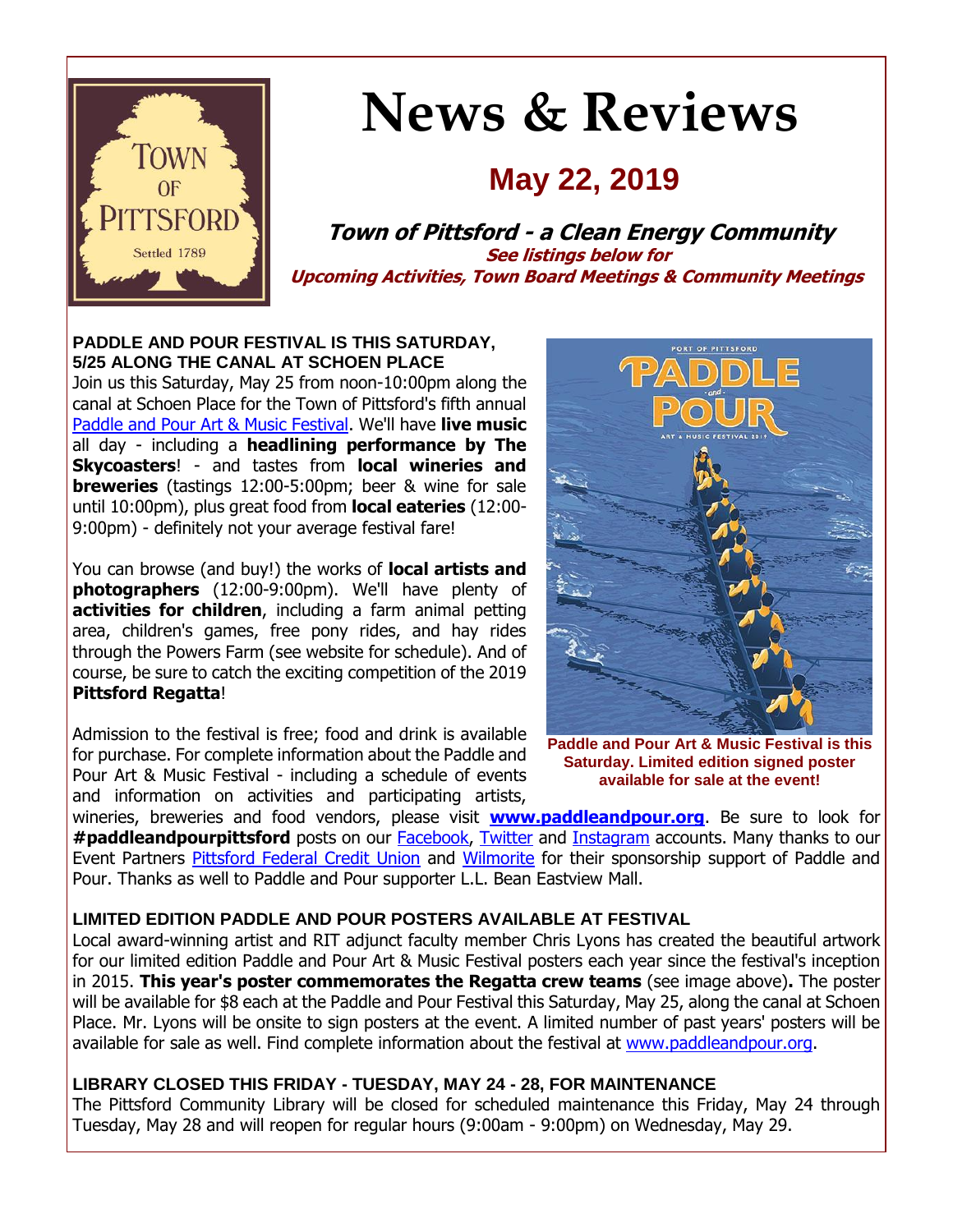#### **TOWN CLOSURES FOR MEMORIAL DAY HOLIDAY**

All Town of Pittsford offices and facilities will be closed this Monday, May 27 in observance of the Memorial Day holiday. Town brush and yard debris collection will be delayed one day due to the holiday. In addition, the Pittsford Community Library will be closed this Friday, May 24 through Tuesday, May 28 for scheduled maintenance; the Library will reopen for regular hours (9:00am - 9:00pm) on Wednesday, May 29. In case of an emergency requiring Town services during the holiday, please call (585) 248-6212. Please be sure to join us at 10:00am on Monday, May 28 for our Memorial Day Parade followed immediately by a Remembrance Ceremony at Pittsford Cemetery on Washington Road (see details below).

#### **MEMORIAL DAY PARADE AND REMEMBRANCE CEREMONY IS THIS MONDAY, 5/27**

Please be sure to join us for the Town's annual [Memorial Day parade and Remembrance Ceremony](http://r20.rs6.net/tn.jsp?f=001fPUwCtGqZ7Blo4zDqI6cCt-w0s42MISO6V6ic8H3Gud4bqbwCz-kIOBcHNOZ5SNE_gKpMHFY86MJ3iuTO_zD4X1VYceu3rdfLyzxmKv3OGm-6ssJxmB9LMGV05b47PBSNwmY89UZTafYAVN2610OKHPvD7a3pIvmZtk3jF-dzdeZa8-xLF8VEwYO3imbO4EZ6b0cmTT0NcdgJ49kXKJzSFZJ9pahAVWr_afntLY7bGu3zdOP1mxU17CQoGuTp0GcXgmEz7zCqUCX3CCwxetyQf_OzjpIONWOxD6Vvqt9CPb9nyHduaoNZWD120BV6yfA&c=ORxPxigUFCjcaDF-Mwg9Obc15zZWt4xH0CEzdjMmE3j1hK8lDhNFZg==&ch=ww4vpZmRDEYVktVhkQXntZ_TgYLuSTR8V64eMJf3W0y5m9HFtH7D5A==) this Monday, May 27. The parade begins at 10:00am, stepping off from Pittsford Sutherland High School and continuing down Jefferson Road to Main Street, then on to the Pittsford Cemetery (Washington Road) and culminating in a Remembrance Ceremony honoring those who gave their lives in wartime service to our country. Thornell Road Elementary School principal Roger DeBell will serve as our parade Grand Marshal and will speak at the post-parade Remembrance Ceremony; use this link to find the complete [Memorial Day](http://r20.rs6.net/tn.jsp?f=001fPUwCtGqZ7Blo4zDqI6cCt-w0s42MISO6V6ic8H3Gud4bqbwCz-kIBGYfBUwBB48-aFJD6IL_7da-CPzeO3gEm6JOAQ529l8X3jJwBGz3BK0r2iZ3iDchKTm8rxq65geltaiHsjnvBPI_fGhx0JA4JZEA6EBtvNSQoeX6Jq1wsrUVhgelX8nt2pkZNNbn6GT1z8vh4LZJKby47YpeXHmyVEfN9lyBlCUWEwDZnDycOKcwD8t3LjeWfPdjAbsx5rNfLhAF93GHo0cP-lSedXNPf3nh-3F8OUfhE-PcoqeFzf5v1_QmcmT5__QVnccxWqL_zfv_LE2Bv0JuUS3Q71N_xp7JyYpejbr-jPDXpI8av8=&c=ORxPxigUFCjcaDF-Mwg9Obc15zZWt4xH0CEzdjMmE3j1hK8lDhNFZg==&ch=ww4vpZmRDEYVktVhkQXntZ_TgYLuSTR8V64eMJf3W0y5m9HFtH7D5A==)  [Remembrance Ceremony Agenda.](http://r20.rs6.net/tn.jsp?f=001fPUwCtGqZ7Blo4zDqI6cCt-w0s42MISO6V6ic8H3Gud4bqbwCz-kIBGYfBUwBB48-aFJD6IL_7da-CPzeO3gEm6JOAQ529l8X3jJwBGz3BK0r2iZ3iDchKTm8rxq65geltaiHsjnvBPI_fGhx0JA4JZEA6EBtvNSQoeX6Jq1wsrUVhgelX8nt2pkZNNbn6GT1z8vh4LZJKby47YpeXHmyVEfN9lyBlCUWEwDZnDycOKcwD8t3LjeWfPdjAbsx5rNfLhAF93GHo0cP-lSedXNPf3nh-3F8OUfhE-PcoqeFzf5v1_QmcmT5__QVnccxWqL_zfv_LE2Bv0JuUS3Q71N_xp7JyYpejbr-jPDXpI8av8=&c=ORxPxigUFCjcaDF-Mwg9Obc15zZWt4xH0CEzdjMmE3j1hK8lDhNFZg==&ch=ww4vpZmRDEYVktVhkQXntZ_TgYLuSTR8V64eMJf3W0y5m9HFtH7D5A==) Following the Remembrance Ceremony, the Rayson-Miller American Legion Post #899 will host a reception at the Legion Post headquarters (21 N. Main Street, in Village Hall). Don't miss this opportunity to show your gratitude for those who gave their lives in wartime service to our country and for all of our veterans.

#### **REMEMBRANCE POPPIES TO HONOR THE FALLEN**

[Memorial Day](http://r20.rs6.net/tn.jsp?f=001fPUwCtGqZ7Blo4zDqI6cCt-w0s42MISO6V6ic8H3Gud4bqbwCz-kIOBcHNOZ5SNE_gKpMHFY86MJ3iuTO_zD4X1VYceu3rdfLyzxmKv3OGm-6ssJxmB9LMGV05b47PBSNwmY89UZTafYAVN2610OKHPvD7a3pIvmZtk3jF-dzdeZa8-xLF8VEwYO3imbO4EZ6b0cmTT0NcdgJ49kXKJzSFZJ9pahAVWr_afntLY7bGu3zdOP1mxU17CQoGuTp0GcXgmEz7zCqUCX3CCwxetyQf_OzjpIONWOxD6Vvqt9CPb9nyHduaoNZWD120BV6yfA&c=ORxPxigUFCjcaDF-Mwg9Obc15zZWt4xH0CEzdjMmE3j1hK8lDhNFZg==&ch=ww4vpZmRDEYVktVhkQXntZ_TgYLuSTR8V64eMJf3W0y5m9HFtH7D5A==) falls this year on May 27; it is a time to remember the servicemen and women who lost their lives during war-time service. Should you wish to make a donation for a **Remembrance Poppy** to wear in honor of our military members who made the ultimate sacrifice, members of Rayson-Miller American Legion Post #899 are currently offering them at various locations around Town, including at the Town Clerk's Office desk at Town Hall, 11 South Main Street. All proceeds go to fund programs for our veterans.

#### **SENIOR PGA HERE THROUGH SUNDAY, 5/26; ADDITIONAL TRAFFIC EXPECTED**

The KitchenAid Senior PGA Championship, the most historic and prestigious championship in senior golf, is underway at Oak Hill Country Club and continues through this Sunday, May 26. Increased traffic is expected in the area - including along East Avenue from Nazareth College to St. John Fisher College. Please note traffic on Kilbourn Road will be one-way from the signalized entrance at East Avenue to the Alpine Drive entrance. Access to Knollwood Drive is restricted to vehicles with appropriate passes. For complete event information visit [www.pga.com/events/seniorpgachampionship.](http://www.pga.com/events/seniorpgachampionship)

As part of the Championship's mission to grow interest and participation in the game of golf, up to four juniors (age 17 years and younger) will be admitted into the Championship grounds for free when accompanied by a ticketed adult. To honor the men and women who serve our country in the Armed Forces, the Championship will offer Active Duty, Retirees, Veterans, Reserve and National Guard members, and one accompanying guest, complimentary daily grounds access to the Championship.

For ticket information, visit [https://www.pga.com/events/seniorpgachampionship/2019.](http://r20.rs6.net/tn.jsp?f=001fPUwCtGqZ7Blo4zDqI6cCt-w0s42MISO6V6ic8H3Gud4bqbwCz-kIIXVNNX2Va4dH52Y4RBuYUs8UJ0mPYEN95c1nYi8X6RE-gM-WU2h1dU970tYaZWyIdrnpzvkqjZLAyp4L0c_W1tOgorK1LUmfHNj64SFTDboVcn4382-3Mmpbanx1Yv70zjMgAy1UMT56qp5dSigqNy1Q6T853v8p-jsRV68ZBrIl4M77m-DTrtkYE8SQwB4BQHwOj9ss1tPnWhRuLN02egpCaDiB93_UpzIGwqfOEjOIRFBQf-UrxhUKXbv-qBtzVvDv6ArHgIUfCH9BHObrDk=&c=ORxPxigUFCjcaDF-Mwg9Obc15zZWt4xH0CEzdjMmE3j1hK8lDhNFZg==&ch=ww4vpZmRDEYVktVhkQXntZ_TgYLuSTR8V64eMJf3W0y5m9HFtH7D5A==)

#### **ST. LOUIS SCHOOL TEAM ADVANCES TO LEGO LEAGUE WORLD SEMI-FINALS Dodgeball in Space project puts team in the top 20 out of 40,000 competitors**

Congratulations to the Eight Magneteers, a FIRST LEGO League team of 4th and 5th graders from the St. Louis School in Pittsford Village. Working together, the team created Magnetic Dodgeball, a fast-paced game that uses the properties of magnets and microgravity in space to improve astronaut fitness, flexibility and mental focus. There were 40,000 teams that competed around the world in Lego league events - our team from Pittsford is one of only 20 teams to advance to the finals! The team will travel to San Jose, CA next month for the FIRST LEGO League Global Innovation Award finals competition. Well done Magneteers congratulations on your amazing accomplishments to date and best of luck in the finals!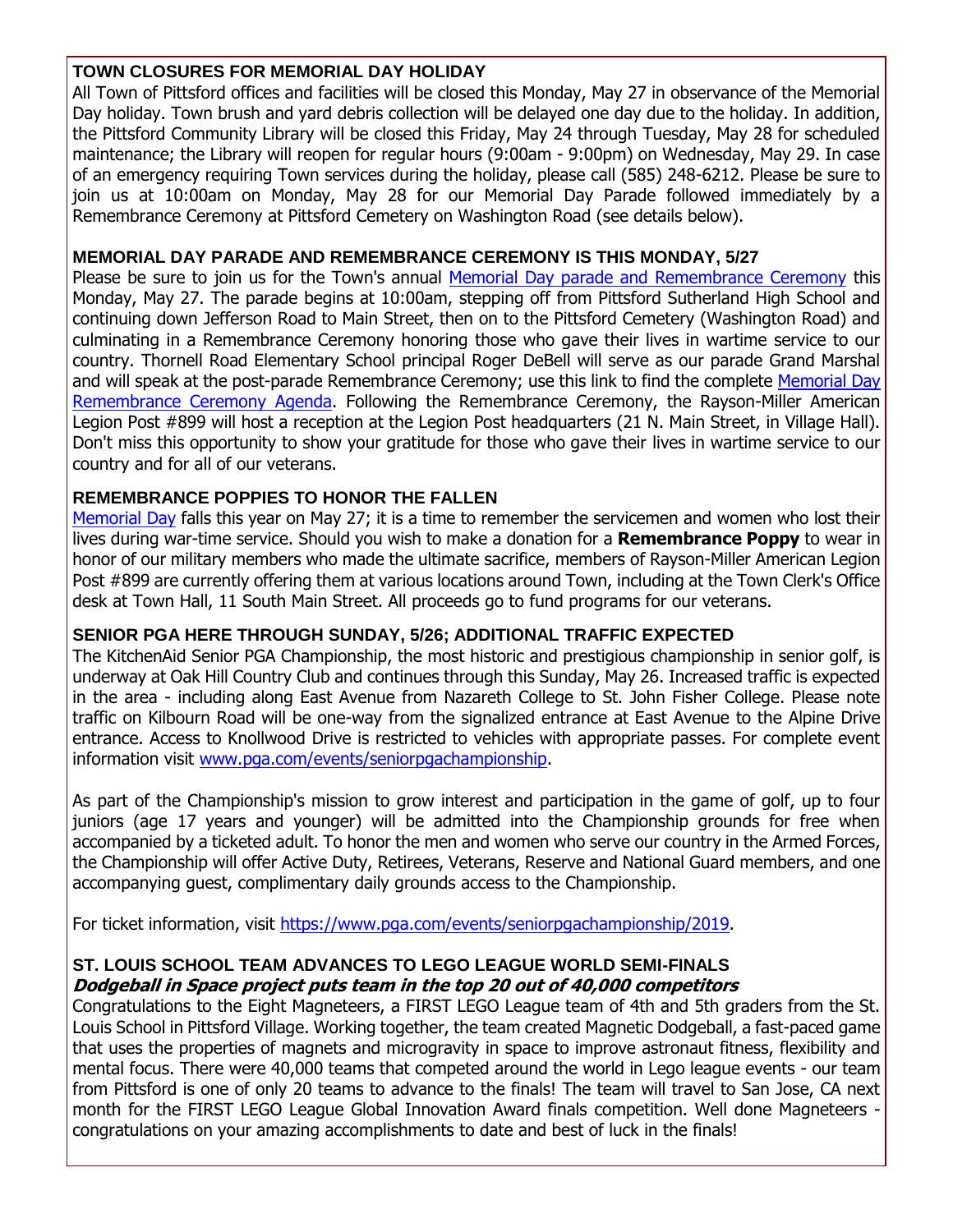#### **JOB OPENING: BUILDING CLEANER - APPLICATIONS DUE BY MAY 31**

The Town of Pittsford has an opening for a part-time Building Cleaner. This position is primarily responsible for the cleaning and upkeep of the Town of Pittsford facilities and reports directly to the Building Maintenance Foreman. Duties include a wide range of general cleaning, including vacuuming, dusting, light window washing and cleaning the bathroom facilities. The position requires knowledge of the proper use of cleaning chemicals and the proper use of small hand tools. This person will work closely with facilities staff and residents.

Find a complete [job description and application information here](http://r20.rs6.net/tn.jsp?f=001fPUwCtGqZ7Blo4zDqI6cCt-w0s42MISO6V6ic8H3Gud4bqbwCz-kIP8vP5J23y-pFPSWQGDpaB3hpeOSwG2AOAq2F3bmJf9tLwi3gPGwN5OygeIdztXkiZWGq3fObmSNKB_qRkqS-6StaPy-Dz-Y8mlvfo8W0rI51kkNeC7vgqwSS55ygr88sTB4eQzO2sn9BFMae7H2le5X_Pzl31zDx-ZyfmvSb4YV4o8V65x8HcKaenIymZR49a-pqrkW7vdJeCvnKCK6DQLSkTNcOtNtdsyMAduxQD4J8gGkf-D2aJPk_LxKPW6JybHRV0nRztch39Agys8vMeuX03kgr_PE-OZJvBKbKZwdTHP47EWjCSzX-vgV0Bil_eRMJRwfUheFdZ3S38z7c5OZPqSzAxD7Dw==&c=ORxPxigUFCjcaDF-Mwg9Obc15zZWt4xH0CEzdjMmE3j1hK8lDhNFZg==&ch=ww4vpZmRDEYVktVhkQXntZ_TgYLuSTR8V64eMJf3W0y5m9HFtH7D5A==) or visit the [Employment Opportunities](http://r20.rs6.net/tn.jsp?f=001fPUwCtGqZ7Blo4zDqI6cCt-w0s42MISO6V6ic8H3Gud4bqbwCz-kIAEbxhXWlbtmFVxgue0Twt4A4lYYOGMkceMn0lH8tRDgrofZ54n2JmbwRhzMK_WyogO1U7GLlK-6f6xpKQN1G4KHQKBLhXxigiQb6T8GLa1IISvPlM4pQpN3jij07ykfjblUXOC7pkY4ee0m6Aamzy5zIpW19yjyHWW8lqCTMvMrVOI83ZmzYnZd6tFLrLqbgUEB4PjyJptC7sB5ERPfce5BSDh-kd1tmCQWT2kq5VAfLodCngGsvvGWtLEL8MbIWpvMh1RloJBIRIeXldg9V83IhzzlmWQAMuxdpI4ZUEzX&c=ORxPxigUFCjcaDF-Mwg9Obc15zZWt4xH0CEzdjMmE3j1hK8lDhNFZg==&ch=ww4vpZmRDEYVktVhkQXntZ_TgYLuSTR8V64eMJf3W0y5m9HFtH7D5A==) page link under the "Contact Us" tab on the Town website, [www.townofpittsford.org.](http://www.townofpittsford.org/)

**For complete job descriptions and application information for all open positions**, visit the Town's job listings web page at [www.townofpittsford.org/home-pittsford-employment-opportunities.](http://r20.rs6.net/tn.jsp?f=001fPUwCtGqZ7Blo4zDqI6cCt-w0s42MISO6V6ic8H3Gud4bqbwCz-kIAEbxhXWlbtmFVxgue0Twt4A4lYYOGMkceMn0lH8tRDgrofZ54n2JmbwRhzMK_WyogO1U7GLlK-6f6xpKQN1G4KHQKBLhXxigiQb6T8GLa1IISvPlM4pQpN3jij07ykfjblUXOC7pkY4ee0m6Aamzy5zIpW19yjyHWW8lqCTMvMrVOI83ZmzYnZd6tFLrLqbgUEB4PjyJptC7sB5ERPfce5BSDh-kd1tmCQWT2kq5VAfLodCngGsvvGWtLEL8MbIWpvMh1RloJBIRIeXldg9V83IhzzlmWQAMuxdpI4ZUEzX&c=ORxPxigUFCjcaDF-Mwg9Obc15zZWt4xH0CEzdjMmE3j1hK8lDhNFZg==&ch=ww4vpZmRDEYVktVhkQXntZ_TgYLuSTR8V64eMJf3W0y5m9HFtH7D5A==)

# **ELDERBERRY EXPRESS NEEDS VOLUNTEER DRIVERS AND DISPATCHERS**

#### **Volunteering just a few hours a month makes a big difference to our seniors**

Elderberry Express is in need of volunteer drivers willing to help provide transportation, from one to a few times per month, to seniors in Pittsford. Each trip takes between one to two hours. This small time commitment makes a big difference to seniors who can get out and about but can no longer drive.

The Elderberry Express is a free transportation service for Pittsford residents age 55 and older. Volunteer drivers transport seniors to and from medical appointments, banking activities, visits to friends and family, prescription pickups, hairdresser/barber appointments and grocery shopping. The volunteer hours are very flexible and the time you choose to commit is up to you!

Volunteer drivers attend a one-time, three-hour training session at Lifespan (at Brighton Plaza on South Clinton Avenue). This session affords drivers the opportunity to know what is involved in providing transportation to seniors; drivers who complete this training session receive additional liability insurance.

By volunteering your time you can give others the gift of continued independence. Can you help? Call or stop by the Elderberry Express office in the Senior Programs Office at the Spiegel Pittsford Community Center, 35 Lincoln Avenue, telephone 248-6237.

#### **REMINDERS**

#### **PITTSFORD TRIATHLON IS SUNDAY, JUNE 2 - REGISTRATION UNDERWAY**

The Town of Pittsford's 16th annual [Pittsford Triathlon](http://r20.rs6.net/tn.jsp?f=001fPUwCtGqZ7Blo4zDqI6cCt-w0s42MISO6V6ic8H3Gud4bqbwCz-kIILo5wped43FVV8NPTpJmNuVG9E6rTeNtLYBFGJkKQViACVLFqe4E7haloB_9pJ5L8DLjw6GxLHIfZfzSW2c491XDZfYuqKkPpD-DgHzOLteIUlYahOuAH1UxU6AZfbOa4Mufn5SZOmk85-LzQHd0arHtVif7lKG9IqL-fcBHhwdG1Rs-d8X0p1-6ZWsg1i6ZW8rIaAyDwAgc9Qkd6f4KEvxLgfFgBL1MTdlqzmYcAKI4zhT8QISJW4zbtHwsg9vFA==&c=ORxPxigUFCjcaDF-Mwg9Obc15zZWt4xH0CEzdjMmE3j1hK8lDhNFZg==&ch=ww4vpZmRDEYVktVhkQXntZ_TgYLuSTR8V64eMJf3W0y5m9HFtH7D5A==) will be held on Sunday, June 2 at Thornell Farm Park (480 Mendon Road) and registration is underway. This multi-sport event consists of a 300-yard swim in the Pittsford Mendon High School Pool, a 15-mile bike and a 3.3 mile run. The race is open to ages 12 and up; individual entry fee is \$50.00 or \$90.00 for a team. For a course map, registration information and event details visit our [Pittsford Triathlon event page](http://r20.rs6.net/tn.jsp?f=001fPUwCtGqZ7Blo4zDqI6cCt-w0s42MISO6V6ic8H3Gud4bqbwCz-kIILo5wped43FVV8NPTpJmNuVG9E6rTeNtLYBFGJkKQViACVLFqe4E7haloB_9pJ5L8DLjw6GxLHIfZfzSW2c491XDZfYuqKkPpD-DgHzOLteIUlYahOuAH1UxU6AZfbOa4Mufn5SZOmk85-LzQHd0arHtVif7lKG9IqL-fcBHhwdG1Rs-d8X0p1-6ZWsg1i6ZW8rIaAyDwAgc9Qkd6f4KEvxLgfFgBL1MTdlqzmYcAKI4zhT8QISJW4zbtHwsg9vFA==&c=ORxPxigUFCjcaDF-Mwg9Obc15zZWt4xH0CEzdjMmE3j1hK8lDhNFZg==&ch=ww4vpZmRDEYVktVhkQXntZ_TgYLuSTR8V64eMJf3W0y5m9HFtH7D5A==) on the Town website, or [to register go to RunSignUp.com.](http://r20.rs6.net/tn.jsp?f=001fPUwCtGqZ7Blo4zDqI6cCt-w0s42MISO6V6ic8H3Gud4bqbwCz-kIILo5wped43FrSirbJGcaY9Quj6LRwwivd5vbqb7HbdAaV8mzyX4zqtU_l7dhGhJPWi7dWbXHrIfdwM2lDhfHAbyiZFtdHLO_syfuvUgMFrqMgfCX1H2NXDpoBu1p48eagIv22YmCqx-xhCMm9SJjzNJf8_1Jlps3u8-uVbs916w4jGEv9Ja1VZUuMc-2s_eMVYoDn26rXfEIY_dLwqPUL5seqEPiwQ8gXeL96WtcinwC1EVOPYjsfbzL-ASBX-ynH-gWZjD5JJvsVTiLdnp1daGzLIlVteB8A==&c=ORxPxigUFCjcaDF-Mwg9Obc15zZWt4xH0CEzdjMmE3j1hK8lDhNFZg==&ch=ww4vpZmRDEYVktVhkQXntZ_TgYLuSTR8V64eMJf3W0y5m9HFtH7D5A==)

Not a racer? That's OK - the public is invited to come out and cheer on our participants! Parking is available in the Pittsford Mendon High School Stadium lot. To take a look at all the fun from last year's event, see our [2018 Triathlon photo gallery.](http://r20.rs6.net/tn.jsp?f=001fPUwCtGqZ7Blo4zDqI6cCt-w0s42MISO6V6ic8H3Gud4bqbwCz-kIP8vP5J23y-pNk5aIyNTRAtWH6cW3-CpHHz52Df0oYH12U4660iKLESqjmapXSshrEqRw9A3Vy3kzd_ek2_hUd0CiFIharJa9EQzalGIN_xEyhlwWGEq7f7HsJ0IQ770HXAwmAkTqR8bmUZ67GE7l_eB7hXs409hlcqOT3zVHHpUY117KCskUF33R9m6a3xWai2BOhMvYPQa-BKYsNpTPzMlsIN2qLr8aXErQxi0oxFKaKJGFd86doMPQtqO-guNmBxbR3JAmJTP&c=ORxPxigUFCjcaDF-Mwg9Obc15zZWt4xH0CEzdjMmE3j1hK8lDhNFZg==&ch=ww4vpZmRDEYVktVhkQXntZ_TgYLuSTR8V64eMJf3W0y5m9HFtH7D5A==)

Registration forms and race maps are also available at the Spiegel Pittsford Community Center (35 Lincoln Avenue). To receive a start time based on your estimated swim time, you must register by noon on Thursday, May 30. All registrations after this time must be done at packet pickup (no registrations the day of the race). If you choose to register at packet pickup you will have a later start time so register early! Packets must be picked up at Fleet Feet Sports (155 Culver Rd., #110), on Saturday, June 1, 2019 from 10:00am to 5:00pm. In addition to the race, participants will receive a post-race meal and a running tee! For further information, contact the Town of Pittsford's Recreation Department at 248-6280.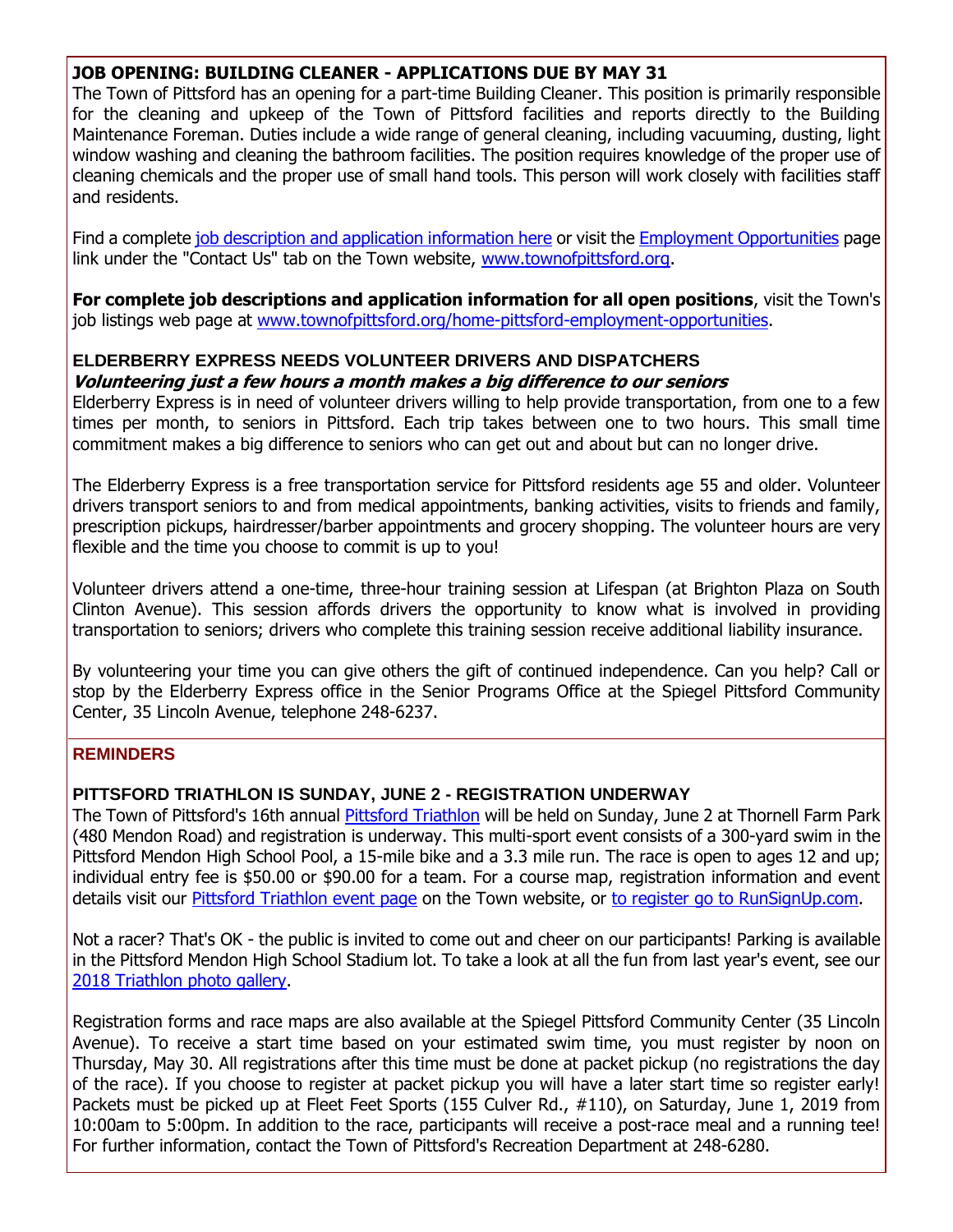#### **VOLUNTEERS NEEDED FOR THE 2018 PITTSFORD TRIATHLON TO BE HELD SUNDAY, 6/2**

The Town of Pittsford's Recreation Department is looking for volunteers to assist with the [2019 Pittsford](http://r20.rs6.net/tn.jsp?f=001fPUwCtGqZ7Blo4zDqI6cCt-w0s42MISO6V6ic8H3Gud4bqbwCz-kIILo5wped43FVV8NPTpJmNuVG9E6rTeNtLYBFGJkKQViACVLFqe4E7haloB_9pJ5L8DLjw6GxLHIfZfzSW2c491XDZfYuqKkPpD-DgHzOLteIUlYahOuAH1UxU6AZfbOa4Mufn5SZOmk85-LzQHd0arHtVif7lKG9IqL-fcBHhwdG1Rs-d8X0p1-6ZWsg1i6ZW8rIaAyDwAgc9Qkd6f4KEvxLgfFgBL1MTdlqzmYcAKI4zhT8QISJW4zbtHwsg9vFA==&c=ORxPxigUFCjcaDF-Mwg9Obc15zZWt4xH0CEzdjMmE3j1hK8lDhNFZg==&ch=ww4vpZmRDEYVktVhkQXntZ_TgYLuSTR8V64eMJf3W0y5m9HFtH7D5A==)  [Triathlon](http://r20.rs6.net/tn.jsp?f=001fPUwCtGqZ7Blo4zDqI6cCt-w0s42MISO6V6ic8H3Gud4bqbwCz-kIILo5wped43FVV8NPTpJmNuVG9E6rTeNtLYBFGJkKQViACVLFqe4E7haloB_9pJ5L8DLjw6GxLHIfZfzSW2c491XDZfYuqKkPpD-DgHzOLteIUlYahOuAH1UxU6AZfbOa4Mufn5SZOmk85-LzQHd0arHtVif7lKG9IqL-fcBHhwdG1Rs-d8X0p1-6ZWsg1i6ZW8rIaAyDwAgc9Qkd6f4KEvxLgfFgBL1MTdlqzmYcAKI4zhT8QISJW4zbtHwsg9vFA==&c=ORxPxigUFCjcaDF-Mwg9Obc15zZWt4xH0CEzdjMmE3j1hK8lDhNFZg==&ch=ww4vpZmRDEYVktVhkQXntZ_TgYLuSTR8V64eMJf3W0y5m9HFtH7D5A==) taking place on Sunday, June 2, at Thornell Farm Park (480 Mendon Road). There are several volunteer opportunities, including overseeing water stations, serving as course marshals, assisting with race chips recovery at the finish line, assistance in the race transition area and various other event tasks.

Volunteers must be available from 6:30AM - 12noon on the day of the race. This is a fun and exciting event. Our participants are very appreciative of the assistance they receive from our event volunteers - you'll feel great helping someone have a great race! If you can volunteer your time to help us make this the best Pittsford Triathlon yet, please contact Brett Wilby via [email](mailto:bwilby@townofpittsford.org?subject=Pittsford%20Triathlon%20-%20volunteering) or call or (585) 248-6283.

**EAST STREET - MILL ROAD INTERSECTION TO CLOSE THIS TUESDAY, 5/28 - MID-SEPTEMBER** *Southbound detour: Rt. 96 to Thornell Rd., Northbound detour: Thornell Rd. to Rt. 64 to Rt. 96* The Monroe County Department of Transportation will close East Street at the intersection of Mill Road **beginning this Tuesday, May 28 through September 15** for replacement of two large culvert stream crossings. This intersection is located on East Street north of Thornell Road and south of Route 96. East Street and Mill Road will be open to local traffic only, up to the intersection closure, but the road will not be passable through the intersection for vehicles or pedestrians in all directions. The posted northbound detour will utilize Thornell Road to Route 64 to Route 96. The posted southbound detour will utilize Route 96 to Thornell Road.

For questions regarding the project, contact Monroe County DOT at 753-7729 or [hherdzik@monroecounty.gov.](mailto:hherdzik@monroecounty.gov?subject=Pittsford%20East%20Street-Mill%20Road%20Culvert%20Replacement%20Project) Construction updates can also be found by visiting [www.monroecounty.gov/dot-index.php](http://r20.rs6.net/tn.jsp?f=001fPUwCtGqZ7Blo4zDqI6cCt-w0s42MISO6V6ic8H3Gud4bqbwCz-kIJpHpx-au6PeHMj2sv6ezchYNlswwt9IpRUTSubFjJ5xOLzrPhTmd2-MC8HfC-02K2rZ-xcTH0jBbHbfaNtNj5JBs2EdGujZGPmSx8_GBCwalLMX2aM7Psm1k9FDP4Mof2R5-PZrUyRe5NugguShS4t6N-ib_YSEdegFhyn3giwCSlPzz0ocjEiMl_Zqdui0cTdhItD41ISAeXH3QRS7HEyEc67SswVJ3Jn4maw0MaO_GYUS8Pw0XrEz8FSPSKwUeg==&c=ORxPxigUFCjcaDF-Mwg9Obc15zZWt4xH0CEzdjMmE3j1hK8lDhNFZg==&ch=ww4vpZmRDEYVktVhkQXntZ_TgYLuSTR8V64eMJf3W0y5m9HFtH7D5A==) and clicking on the "Construction Updates" link on the left side of the web page.

This project work by Monroe County DOT includes replacement of the culvert just north of the intersection with a new 72 inch diameter pipe across the intersection and replacement of the existing box culvert 500 feet south of the intersection with a new 22-foot wide precast concrete bridge structure.

# **COUNTY'S MOBILE DMV UNIT SERVICE MOVED TO FRIDAYS AT TOWN COURT AS OF 5/17**

As of this Friday, May 17, the Monroe County Mobile DMV service offered in Pittsford has moved to Fridays at Town Court, 3750 Monroe Avenue. Hours will remain the same: 10:00am - 3:30pm, written tests until 2:00pm, learner permit testing ends at 2:30pm. Mobile DMV services are no longer offered at Town Hall. For complete information visit the County's Mobile DMV web page at [https://www2.monroecounty.gov/clerk](http://r20.rs6.net/tn.jsp?f=001fPUwCtGqZ7Blo4zDqI6cCt-w0s42MISO6V6ic8H3Gud4bqbwCz-kIP8vP5J23y-pXtH61Wn0o_SOe7LU8t7sobrfSacVCLFrqu2H3M58ddCNXeaFc8_2tdw7EDDVFCDBYzYmTs-1zoZWSbtb7doJhb1xvX6oPJOGiBI6VZv18Lpz02Ji9PbHRkqq4Cx5M0JBfhudGCBUCDLK7g6fVGKzDeL1nEqY_WKSSdVQpnT4K0zWrO9AefbyEclRYVmxhGNL5I7yEFzRG8EJAnDoKmCp0BEknR77MmKPkoR6DzbN0RvbAcX_U_WmiesNRRviGwVM&c=ORxPxigUFCjcaDF-Mwg9Obc15zZWt4xH0CEzdjMmE3j1hK8lDhNFZg==&ch=ww4vpZmRDEYVktVhkQXntZ_TgYLuSTR8V64eMJf3W0y5m9HFtH7D5A==)[mobile.php.](http://r20.rs6.net/tn.jsp?f=001fPUwCtGqZ7Blo4zDqI6cCt-w0s42MISO6V6ic8H3Gud4bqbwCz-kIP8vP5J23y-pXtH61Wn0o_SOe7LU8t7sobrfSacVCLFrqu2H3M58ddCNXeaFc8_2tdw7EDDVFCDBYzYmTs-1zoZWSbtb7doJhb1xvX6oPJOGiBI6VZv18Lpz02Ji9PbHRkqq4Cx5M0JBfhudGCBUCDLK7g6fVGKzDeL1nEqY_WKSSdVQpnT4K0zWrO9AefbyEclRYVmxhGNL5I7yEFzRG8EJAnDoKmCp0BEknR77MmKPkoR6DzbN0RvbAcX_U_WmiesNRRviGwVM&c=ORxPxigUFCjcaDF-Mwg9Obc15zZWt4xH0CEzdjMmE3j1hK8lDhNFZg==&ch=ww4vpZmRDEYVktVhkQXntZ_TgYLuSTR8V64eMJf3W0y5m9HFtH7D5A==)

#### **ASL INTERPRETER AT TOWN BOARD MEETINGS**

The Town of Pittsford provides an American Sign Language interpreter at every meeting of the Pittsford Town Board, to interpret for those who need this service.

# **UPCOMING COMMUNITY ACTIVITIES IN PITTSFORD**

- [Paddle and Pour Festival,](http://r20.rs6.net/tn.jsp?f=001fPUwCtGqZ7Blo4zDqI6cCt-w0s42MISO6V6ic8H3Gud4bqbwCz-kILtvXB-FXEh58HiAbeU2L86UutpZaUcNsajB9GdJAWzjUM7KVo6ZQj6eTuHtqpge3FykJbL0Y7BUP1O2veUkrXjF_IQmAC8j4Iu0ZchzZ7ZwnJJKlPzv7OdiP8WaKWODAQnc4C9K2SDgReVxuZTl-_cnyJuC9VtyCMF8QW2ELAYyl9JhT2KuOWvRBnFhfQo_j8fj36E71ntk48TAjJlEAOUHMEH58N5XzXllVflVuvIlydJwr6-3aGU=&c=ORxPxigUFCjcaDF-Mwg9Obc15zZWt4xH0CEzdjMmE3j1hK8lDhNFZg==&ch=ww4vpZmRDEYVktVhkQXntZ_TgYLuSTR8V64eMJf3W0y5m9HFtH7D5A==) Saturday, 5/25, 12noon 10:00pm, canalside at Schoen Place in Pittsford Village; taste the best from local and upstate craft breweries and vineyards (12:00-5:00pm) and beer/wine tent (5:00-10:00pm), variety of food and beverages throughout the day and evening, Children's Activities (12:00-6:00pm), Art & Artisans (12:00-9:00pm), live music all day, including headlining performance by The Skycoasters 8:00-10:00pm; complete schedule and information at [www.paddleandpour.org.](http://www.paddleandpour.org/)
- [Memorial Day Parade and Remembrance Ceremony,](http://r20.rs6.net/tn.jsp?f=001fPUwCtGqZ7Blo4zDqI6cCt-w0s42MISO6V6ic8H3Gud4bqbwCz-kIGVEYO0oTWog5SUr7U5pLXxquSdYCq_J5dsp0aULm7in2oxBBJkWOkwFEaDp5R0_uEVBx8okzJ6mKDYXRCbPz961YKkpajoDnZ_4ovQTDiN3YsFO3Pvl9mcWjU5mrUkmrqWq85pDIKK5iUPcjtPH_A18ws8DfN4glt3LhCSQrSC9U_GTZGd_f-AbcIfV7zqedQhbkugJbV8Mi1hR6KG1jojYfy0nkX0ncI_mZsGONnp9695FXY3-NLY_mT7V6HOwhQ==&c=ORxPxigUFCjcaDF-Mwg9Obc15zZWt4xH0CEzdjMmE3j1hK8lDhNFZg==&ch=ww4vpZmRDEYVktVhkQXntZ_TgYLuSTR8V64eMJf3W0y5m9HFtH7D5A==) Monday, 5/27; parade steps off from Sutherland High School at 10:00am, marches down Jefferson Road to Main Street and culminates at the Pittsford Cemetery (Washington Road) for a moving Remembrance Ceremony; reception to follow at Rayson-Miller American Legion Post #899, 21 N. Main Street